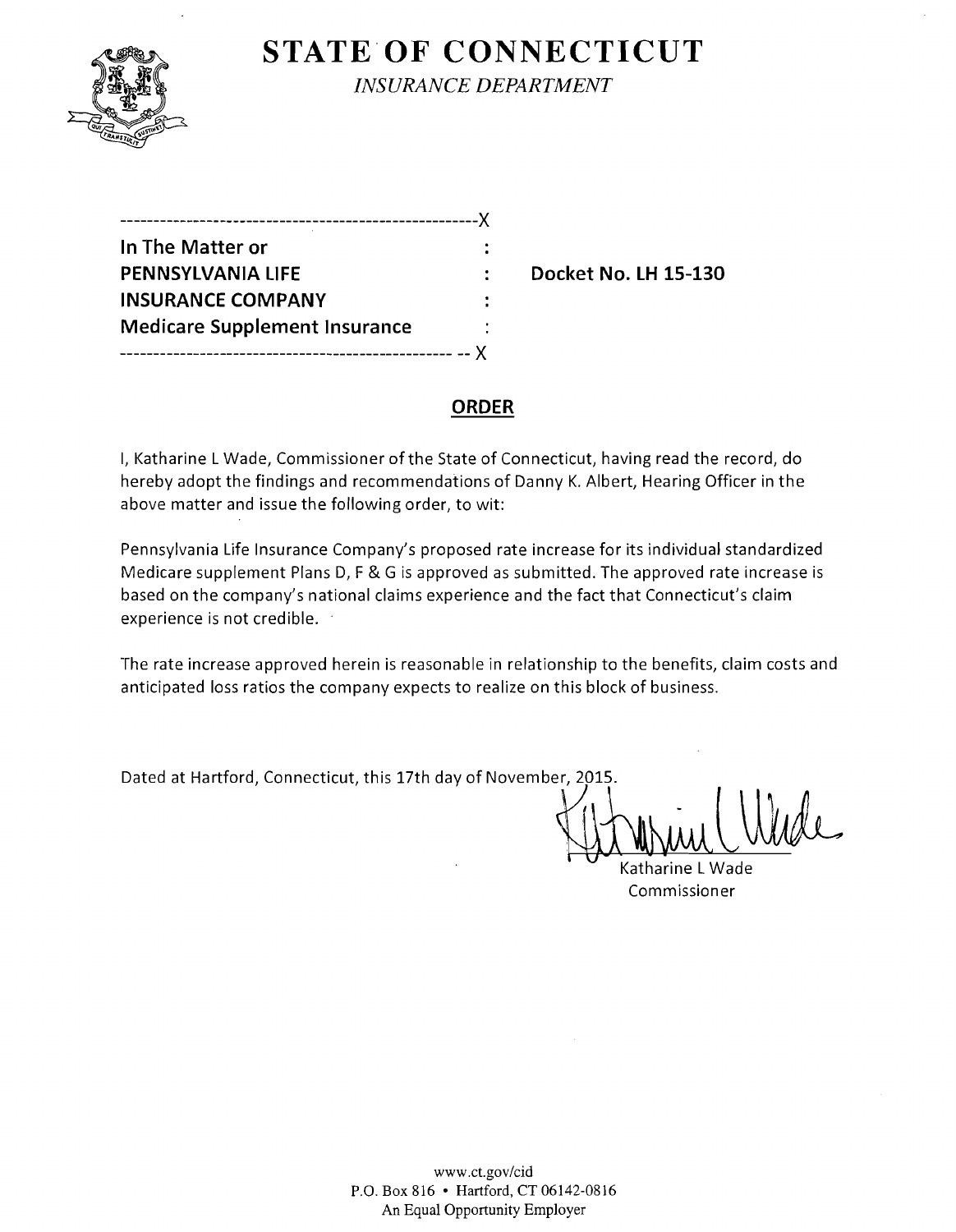

**STATE OF CONNECTICUT** 

*INSURANCE DEPARTMENT* 

| In The Matter or                     |  |
|--------------------------------------|--|
| <b>PENNSYLVANIA LIFE</b>             |  |
| <b>INSURANCE COMPANY</b>             |  |
| <b>Medicare Supplement Insurance</b> |  |
|                                      |  |
|                                      |  |

------------------------------------------------------)(

**Pocket No. LH 15-130** 

## **PROPOSED FINAL DECISION**

## **1. INTRODUCTION**

The Insurance Commissioner of the State of Connecticut is empowered to review rates charged for individual and group Medicare supplement policies sold to any resident of this State who is eligible for Medicare. The source for this regulatory authority is contained in Chapter 700c and Section 38a-495a of the Connecticut General Statutes.

After due notice, a hearing was held at the Insurance Department in Hartford on Thursday, October 29, 2015, to consider whether or not the rate increase requested by Pennsylvania Life Insurance Company on its individual Standardized Medicare supplement business should be approved.

No members from the general public attended the hearing.

No Company representatives from Pennsylvania Life Insurance Company attended the hearing.

The hearing was conducted in accordance with the requirements of Section 38a-474, Connecticut General Statutes, the Uniform Administrative Procedures Act, Chapter 54 of Section 38a-8-1 et seq. of the Regulations of Connecticut State Agencies.

A Medicare supplement (or Medigap) policy is a private health insurance policy sold on an individual or group basis, which provides benefits that are additional to the benefits provided by Medicare. For many years Medicare supplement policies have been highly regulated under both state and federal law to protect the interests of persons eligible for Medicare who depend on these policies to provide additional coverage for the costs of health care.

Effective December 1, 2005, Connecticut amended its program of standardized Medicare supplement policies in accordance with Section 38a-496a of the Connecticut General Statutes,

> www.ct.gov/cid P.O. Box 816 • Hartford, CT 06142-0816 An Equal Opportunity Employer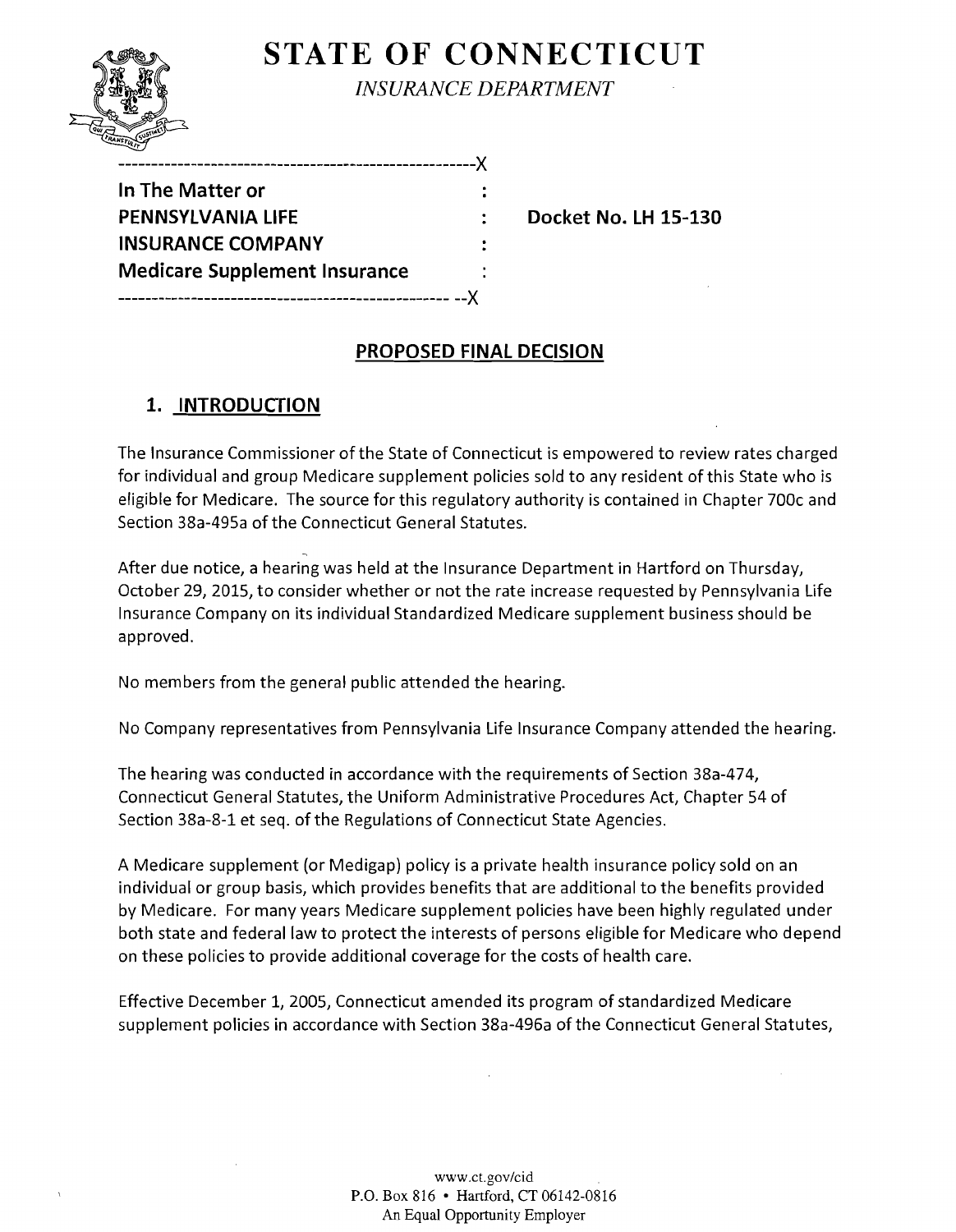and Sections 38a-495a-1 through 38a-495a-21 of the Regulations of Connecticut Agencies. This program, which conforms to federal requirements, provides that all "core" package of benefits known as Plan A. Insurers may also offer anyone or more of eleven other plans (Plans B through N).

Effective January 1,2006, in accordance with Section 38a-495c of the Connecticut General Statutes (as amended by Public Act 05-20) premiums for all Medicare supplement policies in the state must use community rating. Rates for Plans A through N must be computed without regard to age, gender, previous claims history or the medical condition of any person covered by a Medicare supplement policy or certificate.

The statute provides that coverage under Plans A through N may not be denied on the basis of age, gender, previous claims history or the medical condition of any covered person. Insurers may exclude benefits for losses incurred within six months from the effective date of coverage based on a pre-existing condition.

Effective October 1, 1998, carriers that offer Plan B or Plan C must make these plans as well as Plan A, available to all persons eligible for Medicare by reason of disability.

Insurers must also make the necessary arrangements to receive notice of all claims paid by Medicare for their insureds so that supplement benefits can be computed and paid without requiring insureds to file claim forms for such benefits. This process of direct notice and automatic claims payment is commonly referred to as "piggybacking" or "crossover".

Sections 38a-495 and 38a-522 of the Connecticut General Statutes, and Section 38a-495a-10 of the Regulations of Connecticut Agencies, state that individiaul and group Medicare supplement policies must have anticipated loss ratios of 65% and 75%, respectively. Under Sections 38a-495-7 and 38a-495a-10 of the Regulations of Connecticut Agencies, filings for rate increases must demonstrate that actual and expected losses in relation to premiums meet these standards, and anticipated loss ratios for the entire future period for which the requested premiums are calculated to provide coverage must be expected to equal or exceed the appropriate loss ratio standard.

Section 38a-473 of the Connecticut General Statutes provides that no insurer may incorporate in its rates for Medicare supplement policies factors for expenses that exceed 150% of the average expense ratio for that insurer's entire written premium for all lines of health insurance for the previous calendar year.

#### II. **FINDING OF FACT**

After reviewing the exhibits entered into the record of this proceeding, and utilizing the experience, technical competence and specialized knowledge of the Insurance Department, the undersigned makes the following findings of fact: